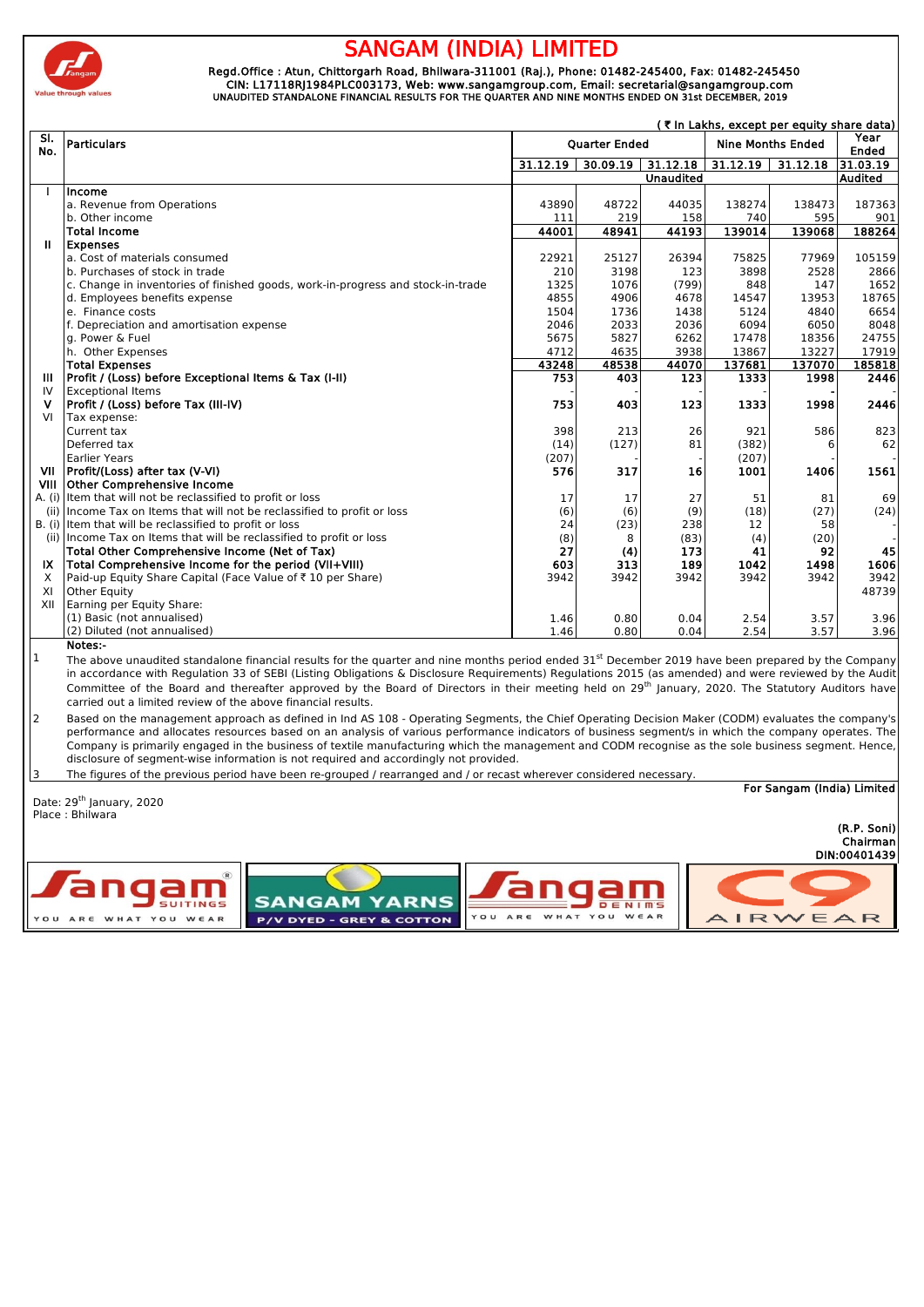**Independent Auditor's Review Report on the Quarterly and Year to Date Unaudited Standalone Financial Results of the Company Pursuant to the Regulation 33 of the SEBI (Listing Obligations and Disclosure Requirements) Regulations, 2015, as amended**

## **Review Report To the Board of Directors Sangam (India) Limited**

- 1. We have reviewed the accompanying Statement of Unaudited Standalone Financial Results of **Sangam (India) Limited** ("the Company") for the quarter ended December 31, 2019 and year to date from April 01, 2019 to December 31, 2019 ("the Statement") attached herewith, being submitted by the Company pursuant to the requirements of Regulation 33 of the SEBI (Listing Obligations and Disclosure Requirements) Regulations, 2015, as amended (the "Listing Regulations").
- 2. This Statement, which is the responsibility of the Company's Management and approved by the Company's Board of Directors, has been prepared in accordance with the recognition and measurement principles laid down in Indian Accounting Standard 34, (Ind AS 34) "Interim Financial Reporting" prescribed under Section 133 of the Companies Act, 2013 as amended, read with relevant rules issued thereunder and other accounting principles generally accepted in India. Our responsibility is to express a conclusion on the Statement based on our review.
- 3. We conducted our review of the Statement in accordance with the Standard on Review Engagements (SRE) 2410, ''Review of Interim Financial Information Performed by the Independent Auditor of the Entity" issued by the Institute of Chartered Accountants of India. This standard requires that we plan and perform the review to obtain moderate assurance as to whether the Statement is free of material misstatement. A review of interim financial information consists of making inquiries, primarily of persons responsible for financial and accounting matters, and applying analytical and other review procedures. A review is substantially less in scope than an audit conducted in accordance with Standards on Auditing and consequently does not enable us to obtain assurance that we would become aware of all significant matters that might be identified in an audit. Accordingly, we do not express an audit opinion.
- 4. Based on our review conducted as above, nothing has come to our attention that causes us to believe that the accompanying Statement, prepared in accordance with the recognition and measurement principles laid down in the aforesaid Indian Accounting Standards ('Ind AS') specified under Section 133 of the Companies Act, 2013 as amended, read with relevant rules issued thereunder and other accounting principles generally accepted in India, has not disclosed the information required to be disclosed in terms of the Listing Regulations, including the manner in which it is to be disclosed, or that it contains any material misstatement.

For Rajendra & Co. **For Co. P. Dad & Co. For O. P. Dad & Co. Chartered Accountants Chartered Accountants**  Firm Registration No 108355W Firm Registration No 002330C

**Akshay R. Shah O.P. Dad** Partner **Partner** Partner Camp: Bhilwara **Place: Bhilwara** Place: Bhilwara

Membership No.103316 Membership No. 035373 Date: January 29, 2020 Date: January 29, 2020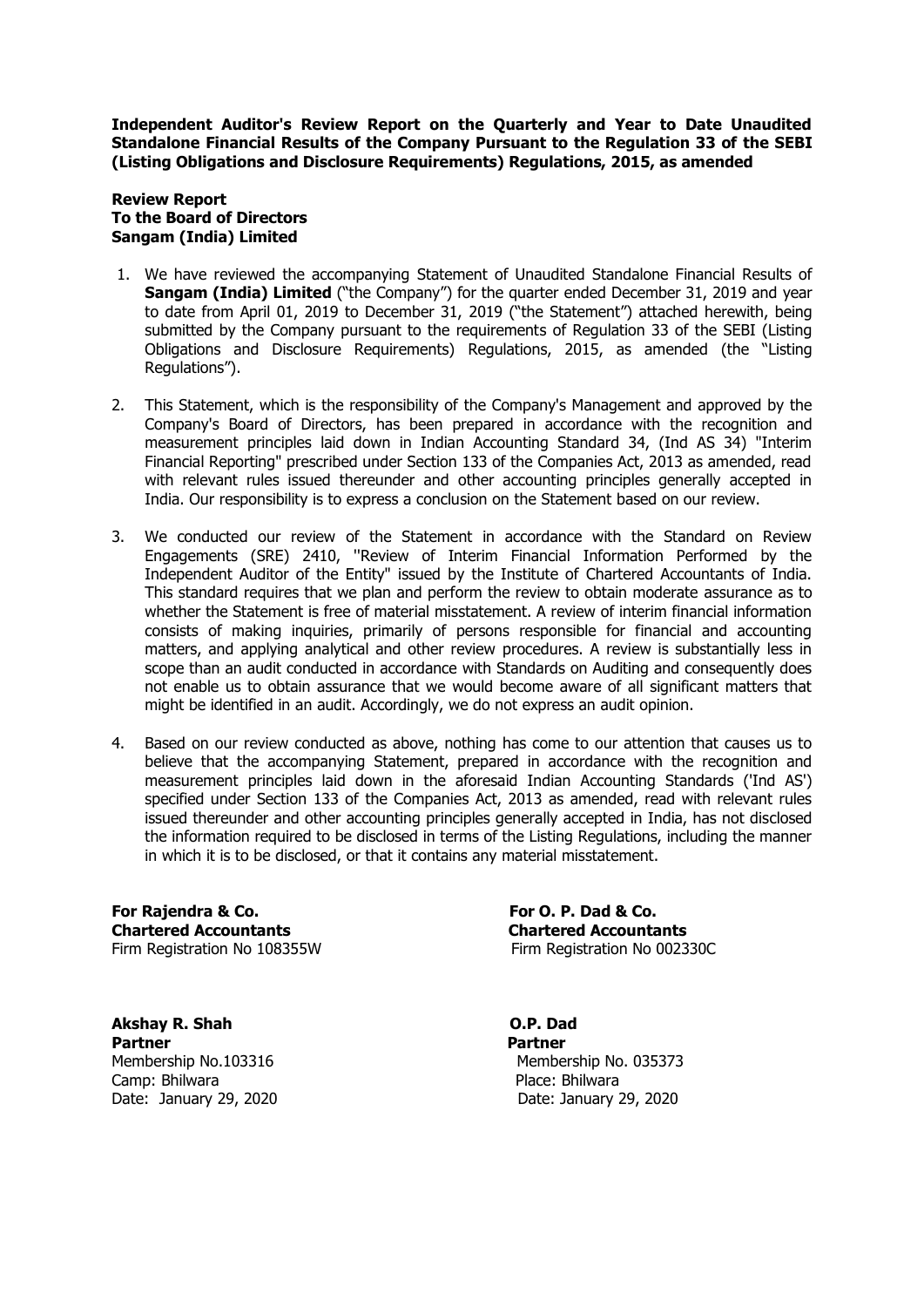

## SANGAM (INDIA) LIMITED

 Regd.Office : Atun, Chittorgarh Road, Bhilwara-311001 (Raj.), Phone: 01482-245400, Fax: 01482-245450 CIN: L17118RJ1984PLC003173, Web: www.sangamgroup.com, Email: secretarial@sangamgroup.com<br>1919 UNAUDITED CONSOLIDATED FINANCIAL RESULTS FOR THE QUARTER AND NINE MONTHS ENDED ON 31st DECEMBER, 2019

|                | (₹ In Lakhs, except per equity share data)                                                                                                                                                                                                                                                          |                  |          |                  |                          |          |                |
|----------------|-----------------------------------------------------------------------------------------------------------------------------------------------------------------------------------------------------------------------------------------------------------------------------------------------------|------------------|----------|------------------|--------------------------|----------|----------------|
| SI.<br>No.     | <b>Particulars</b><br><b>Quarter Ended</b>                                                                                                                                                                                                                                                          |                  |          |                  | <b>Nine Months Ended</b> |          | Year<br>Ended  |
|                |                                                                                                                                                                                                                                                                                                     | 31.12.19         | 30.09.19 | 31.12.18         | 31.12.19                 | 31.12.18 | 31.03.19       |
|                |                                                                                                                                                                                                                                                                                                     |                  |          | <b>Unaudited</b> |                          |          | <b>Audited</b> |
| $\blacksquare$ | lincome                                                                                                                                                                                                                                                                                             |                  |          |                  |                          |          |                |
|                | a. Revenue from Operations                                                                                                                                                                                                                                                                          | 44028            | 48769    | 44014            | 138861                   | 138514   | 187353         |
|                | b. Other income                                                                                                                                                                                                                                                                                     | 110              | 219      | 158              | 739                      | 595      | 900            |
|                | <b>Total Income</b>                                                                                                                                                                                                                                                                                 | 44138            | 48988    | 44172            | 139600                   | 139109   | 188253         |
| Ш              | <b>Expenses</b>                                                                                                                                                                                                                                                                                     |                  |          |                  |                          |          |                |
|                | a. Cost of materials consumed                                                                                                                                                                                                                                                                       | 22921            | 25127    | 26394            | 75825                    | 77969    | 105159         |
|                | b. Purchases of stock in trade                                                                                                                                                                                                                                                                      | 218              | 3232     | 160              | 3963                     | 2616     | 2954           |
|                | c. Change in inventories of finished goods, work-in-progress and stock-in-trade                                                                                                                                                                                                                     | 1351             | 989      | (858)            | 1006                     | (101)    | 1328           |
|                | d. Employees benefits expense                                                                                                                                                                                                                                                                       | 4914             | 4967     | 4738             | 14730                    | 14140    | 19010          |
|                | e. Finance costs                                                                                                                                                                                                                                                                                    | 1512             | 1736     | 1438             | 5132                     | 4840     | 6661           |
|                | f. Depreciation and amortisation expense                                                                                                                                                                                                                                                            | 2047             | 2035     | 2037             | 6098                     | 6053     | 8053           |
|                | g. Power & Fuel                                                                                                                                                                                                                                                                                     | 5675             | 5827     | 6262             | 17478                    | 18356    | 24755          |
|                | h. Other Expenses                                                                                                                                                                                                                                                                                   | 4777             | 4672     | 4000             | 14058                    | 13449    | 18224          |
|                | <b>Total Expenses</b>                                                                                                                                                                                                                                                                               | 43415            | 48585    | 44171            | 138290                   | 137322   | 186144         |
| Ш              | Profit / (Loss) before Exceptional Items & Tax (I-II)                                                                                                                                                                                                                                               | $\overline{723}$ | 403      | 1                | 1310                     | 1787     | 2109           |
| IV             | <b>Exceptional Items</b>                                                                                                                                                                                                                                                                            |                  |          |                  |                          |          |                |
| v              | Profit / (Loss) before Tax (III-IV)                                                                                                                                                                                                                                                                 | 723              | 403      | 1                | 1310                     | 1787     | 2109           |
| VI             | Tax expense:                                                                                                                                                                                                                                                                                        |                  |          |                  |                          |          |                |
|                | Current tax                                                                                                                                                                                                                                                                                         | 398              | 212      | 26               | 921                      | 586      | 823            |
|                | Deferred tax                                                                                                                                                                                                                                                                                        | (22)             | (120)    | 49               | (383)                    | (50)     | (37)           |
|                | <b>Earlier Years</b>                                                                                                                                                                                                                                                                                | (207)            |          |                  | (207)                    |          |                |
|                | VII   Profit/(Loss) after tax (V-VI)                                                                                                                                                                                                                                                                | 554              | 311      | (74)             | 979                      | 1251     | 1323           |
|                | VIII Other Comprehensive Income                                                                                                                                                                                                                                                                     |                  |          |                  |                          |          |                |
|                | A. (i) Item that will not be reclassified to profit or loss                                                                                                                                                                                                                                         |                  |          |                  | 53                       |          | 71             |
|                | (ii) Income Tax on Items that will not be reclassified to profit or loss                                                                                                                                                                                                                            | 18               | 17       | 27               |                          | 80       |                |
|                | B. (i) Item that will be reclassified to profit or loss                                                                                                                                                                                                                                             | (7)              | (6)      | (9)              | (19)                     | (27)     | (24)           |
|                |                                                                                                                                                                                                                                                                                                     | 24               | (23)     | 238              | 12                       | 58       |                |
|                | (ii) Income Tax on Items that will be reclassified to profit or loss                                                                                                                                                                                                                                | (8)              | 8        | (83)             | (4)                      | (20)     |                |
|                | Total Other Comprehensive Income (Net of Tax)                                                                                                                                                                                                                                                       | 27               | (4)      | 173              | 42                       | 91       | 47             |
|                | IX Total Comprehensive Income for the period (VII+VIII)                                                                                                                                                                                                                                             | 581              | 307      | 99               | 1021                     | 1342     | 1370           |
| X              | Paid-up Equity Share Capital (Face Value of ₹10 per Share)                                                                                                                                                                                                                                          | 3942             | 3942     | 3942             | 3942                     | 3942     | 3942           |
| XI             | <b>Other Equity</b>                                                                                                                                                                                                                                                                                 |                  |          |                  |                          |          | 48128          |
|                | XII Earning per Equity Share:                                                                                                                                                                                                                                                                       |                  |          |                  |                          |          |                |
|                | (1) Basic (not annualised)                                                                                                                                                                                                                                                                          | 1.41             | 0.79     | $-0.19$          | 2.48                     | 3.17     | 3.36           |
|                | (2) Diluted (not annualised)                                                                                                                                                                                                                                                                        | 1.41             | 0.79     | $-0.19$          | 2.48                     | 3.17     | 3.36           |
|                | Notes:-                                                                                                                                                                                                                                                                                             |                  |          |                  |                          |          |                |
| $\mathbf{1}$   | The above unaudited consolidated financial results for the Quarter and nine months period ended $31st$ December 2019 have been prepared by the                                                                                                                                                      |                  |          |                  |                          |          |                |
|                | Company in accordance with Regulation 33 of SEBI (Listing Obligations & Disclosure Requirements) Regulations 2015 (as amended) and were reviewed                                                                                                                                                    |                  |          |                  |                          |          |                |
|                | by the Audit Committee of the Board and thereafter approved by the Board of Directors in their meeting held on 29 <sup>th</sup> January, 2020. The Statutory                                                                                                                                        |                  |          |                  |                          |          |                |
|                | Auditors have carried out a limited review of the above financial results.                                                                                                                                                                                                                          |                  |          |                  |                          |          |                |
| 2              | Based on the management approach as defined in Ind AS 108 - Operating Segments, the Chief Operating Decision Maker (CODM) evaluates the                                                                                                                                                             |                  |          |                  |                          |          |                |
|                | company's performance and allocates resources based on an analysis of various performance indicators of business segment/s in which the company<br>operates. The Company is primarily engaged in the business of textile manufacturing which the management and CODM recognise as the sole business |                  |          |                  |                          |          |                |

l 3 The figures of the previous period have been re-grouped / rearranged and / or recast wherever considered necessary.

segment. Hence, disclosure of segment-wise information is not required and accordingly not provided.

| Date: 29 <sup>th</sup> January, 2020<br>Place: Bhilwara                                  | inding and or and provided parrow nave been no grouped; redirenged and; or recede microverence necessary; |                                                 | For Sangam (India) Limited              |
|------------------------------------------------------------------------------------------|-----------------------------------------------------------------------------------------------------------|-------------------------------------------------|-----------------------------------------|
|                                                                                          |                                                                                                           |                                                 | (R.P. Soni)<br>Chairman<br>DIN:00401439 |
| $\left( \mathbb{R}\right)$<br><i>J</i> angam<br><b>SUITINGS</b><br>YOU ARE WHAT YOU WEAR | <b>SANGAM YARNS</b><br><b>P/V DYED - GREY &amp; COTTON</b>                                                | angam/<br>DENIMS<br>WHAT YOU WEAR<br>YOU<br>ARE | AIRWEAR                                 |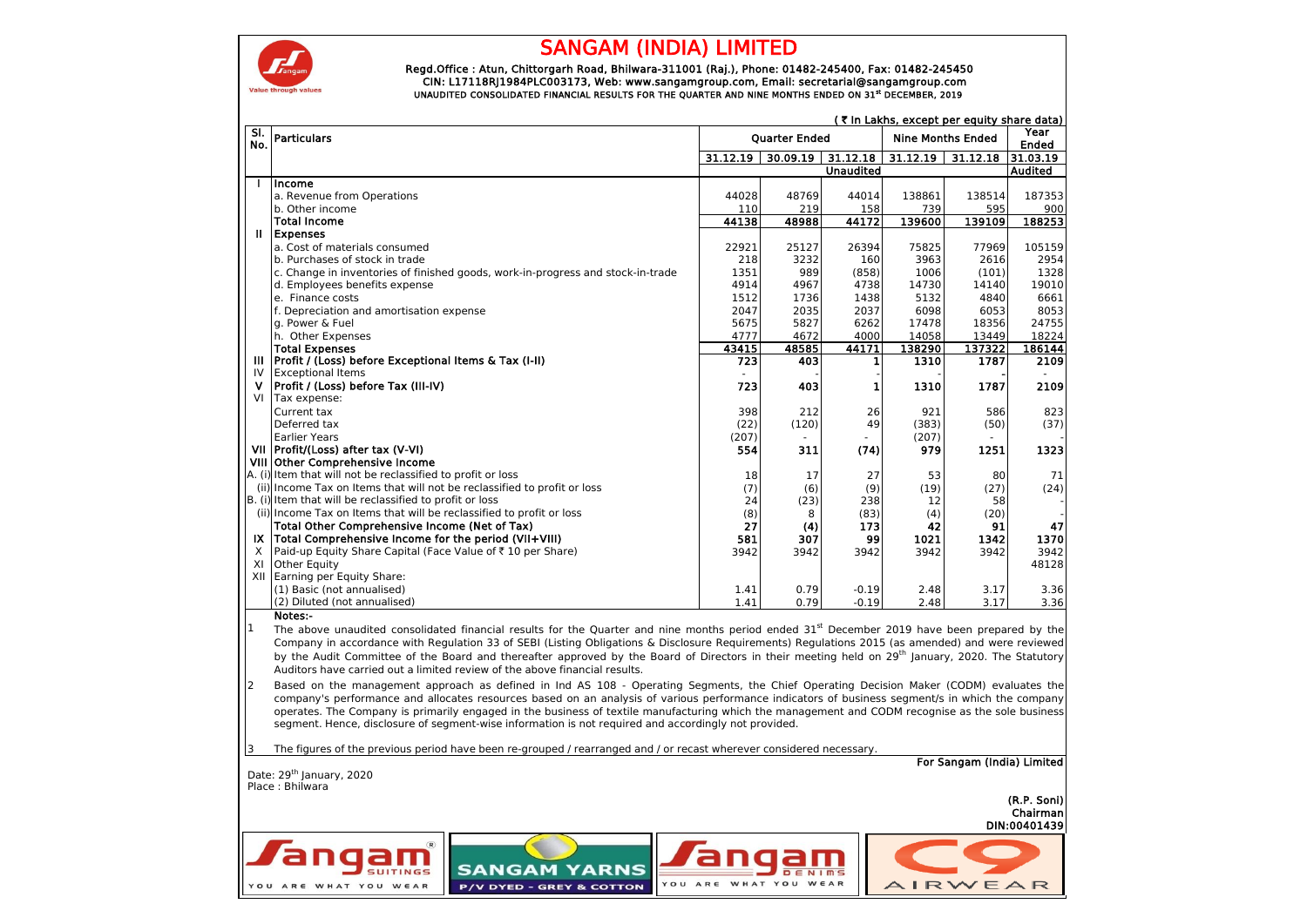**Independent Auditor's Review Report on the Quarterly and Year to Date Unaudited Consolidated Financial Results of the Company Pursuant to the Regulation 33 of the SEBI (Listing Obligations and Disclosure Requirements) Regulations, 2015, as amended**

## **Review Report To the Board of Directors Sangam (India) Limited**

- 1. We have reviewed the accompanying Statement of Unaudited Consolidated Financial Results of **Sangam (India) Limited** ("the Parent") and its subsidiary (the Parent and its subsidiary together referred to as "the Group") for the quarter ended December 31, 2019 and year to date from April 01, 2019 to December 31, 2019 ("the Statement") attached herewith, being submitted by the Parent pursuant to the requirements of Regulation 33 of the SEBI (Listing Obligations and Disclosure Requirements) Regulations, 2015, as amended (the "Listing Regulations"). Attention is drawn to the fact that the consolidated figures for corresponding quarter ended December 31, 2019 and corresponding period from April 01, 2018 to December 31, 2018, as reported in this unaudited consolidated financial results have been approved by the Parent's Board of Directors of the Company, but have not been subjected to review since the requirement of the submission of the quarterly consolidated results has become mandatory only from April 01, 2019.
- 2. This Statement, which is the responsibility of the Parent's Management and approved by the Parent's Board of Directors, has been prepared in accordance with the recognition and measurement principles laid down in Indian Accounting Standard 34, "Interim Financial Reporting" (lnd AS 34), prescribed under Section 133 of the Companies Act, 2013 as amended, read with relevant rules issued thereunder and other accounting principles generally accepted in India. Our responsibility is to express a conclusion on the Statement based on our review.
- 3. We conducted our review of the Statement in accordance with the Standard on Review Engagements (SRE) 2410, "Review of interim Financial Information Performed by the Independent Auditor of the Entity" issued by the Institute of Chartered Accountants of India. This standard requires that we plan and perform the review to obtain moderate assurance as to whether the Statement is free of material misstatement. A review of interim financial information consists of making inquiries, primarily of persons responsible for financial and accounting matters, and applying analytical and other review procedures. A review is substantially less in scope than an audit conducted in accordance with Standards on Auditing and consequently does not enable us to obtain assurance that we would become aware of all significant matters that might be identified in an audit. Accordingly, we do not express an audit opinion.

We also performed procedures in accordance with the Circular No. CIR/CFD/CMD1/44/2019 dated March 29, 2019 issued by the Securities and Exchange Board of India under Regulation 33(8) of the Listing Regulations, to the extent applicable.

- 4. The Statement includes the financial results of Sangam Lifestyle Ventures Limited (Wholly owned subsidiary company).
- 5. The accompanying Statement includes the interim financial statements and other financial information of the subsidiary, whose interim financial results reflect total revenue of Rs. 389 Lacs and Rs. 1187 Lacs, total net profit after tax of Rs. 5 Lacs and total net loss Rs. 2 Lacs and total comprehensive income of Rs. 5 Lacs and Rs. (1) Lacs for the quarter ended December 31, 2019 and for the period from April 01, 2019 to December 31, 2019 respectively, which have been reviewed by one of the joint auditors, whose reports have been furnished to us by the Management and our conclusion on the statement, in so far as it relates to the amount and disclosures included in respect of that subsidiary is based solely on the reports of the one of the joint auditors and procedures performed by us as stated in paragraph 3 above.
- 6. Based on our review conducted and procedures performed as stated in paragraph 3 above and based on the consideration of the review reports of other auditors referred to in paragraph 5